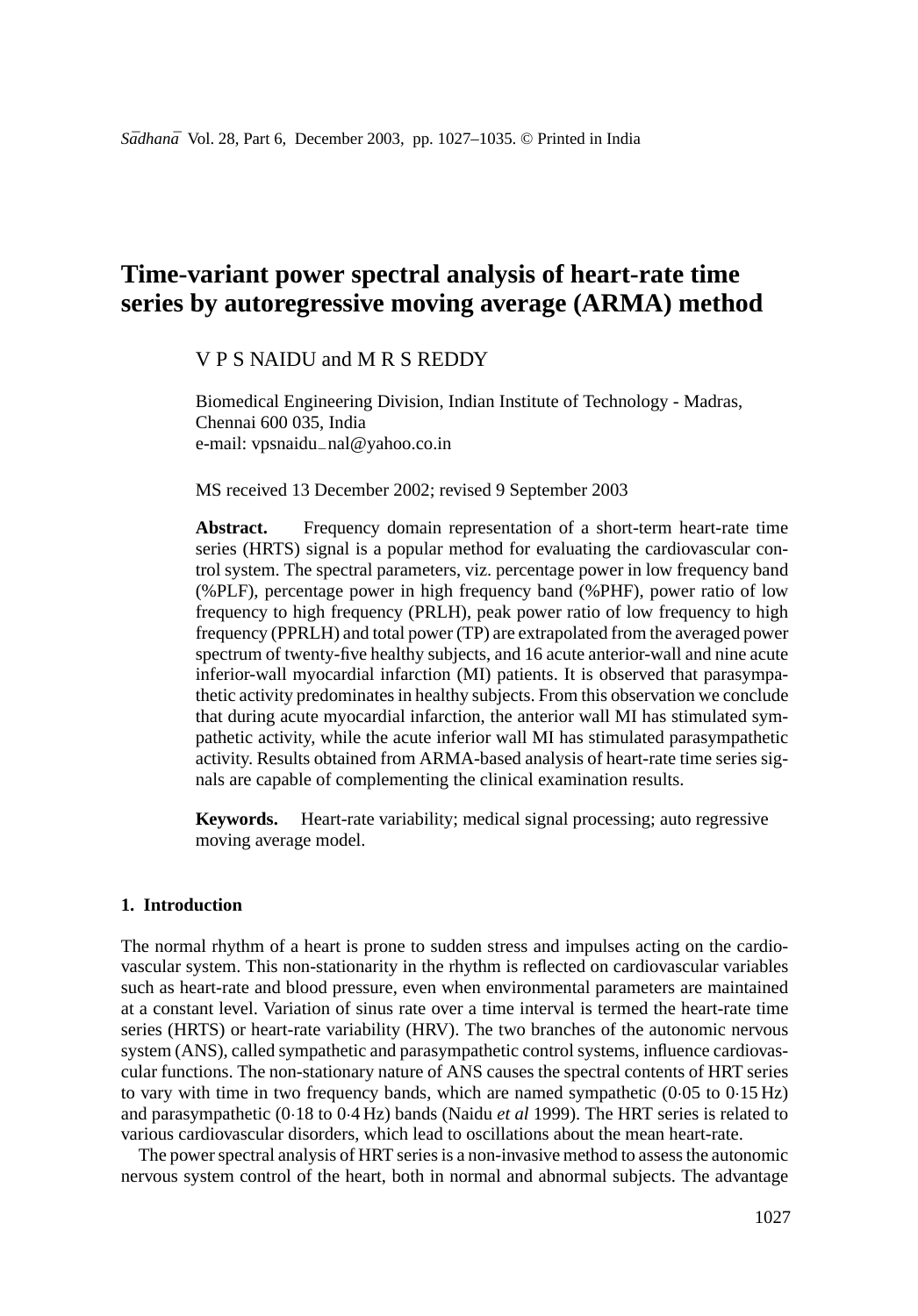of power spectral analysis of the HRT series is the possibility of studying frequency-specific oscillations. Power spectral analysis involves decomposition of a series of sequential R-point to R-point intervals into a sum of sinusoidal functions of different amplitudes and frequencies. The result could be displayed with varying magnitude as a function of frequency, which is called power spectrum of HRT series. It reflects the amplitude of the heart-rate fluctuations present at different frequencies. Fast Fourier Transformation (FFT) analysis is used generally to transform signals into the frequency domain. This method has a few technical limitations such as, (a) use of deterministic algorithms that are valid only to periodic phenomena, (b) Necessity of windowing the data, and (c) uncertainty in defining the relative powers of the various spectral components (Pagani *et al* 1976; Natalucci *et al* 1999).

The Autoregressive Moving Average (ARMA)-based method eliminates these limitations, as they do not require windowing or filtering of the data (Marple 1987). This paper reports preliminary data collection from twenty-five normal and twenty-five myocardial infarction (MI) patients. ARMA-based comparative analysis of the HRT series power spectrum of both sets of people has been carried out.

## **2. Materials and methods**

Five hundred and twelve (512) samples of HRT series were considered, which are quite reasonable for computing the power spectrum with good frequency resolution. About 448 epochs of 64 samples, overlapped by one sample (0·5 s), are extracted from the above series. With an ARMA-based method, HRT series power spectral density was estimated, epoch-byepoch. The *n*th HRT series value was termed the output  $y(n)$  of an ARMA model (as shown in figure 1) of order 'p', driven by an impulse sequence termed  $x(n)$ .

In figure 1  $x(n)$  is the impulse sequence,  $y(n)$  is HRT series,  $B(z)$  is the transfer function of the moving average (MA) method and **A(z)** is the transfer function of the auto regressive (AR) method.

$$
y(n) + \sum_{k=1}^{p} a_k y(n-k) = \sum_{k=0}^{p} b_k x(n-k), n = 0, 1, 2, ..., N-1,
$$
 (1)

where  $a_k$  represents the AR coefficients of the AR process at the kth stage,  $b_k$  represents the MA coefficients of the MA process at the  $k$ th stage,  $N$  is the length of the sequence and  $p$  represents the model order. We need to find the transfer function  $H(z) = Y(z)/X(z)$ , whose impulse response  $h(k)$  approximates  $x(k)$ , such that the sum of squared error 'e' is minimum, i.e.

$$
e = \sum_{k=0}^{p} [h(k) - x(k)]^2
$$
, is minimum. (2)

The coefficients  $a_k$  and  $b_k$  have to be estimated by minimising 'e' (Baselli *et al* 1987; Kay 1988). The least squares solution to this problem is by direct minimisation of the error as a function of  $a_k$  and  $b_k$ , which requires a set of simultaneous equations. Below is the representation of (1) as a set of simultaneous equations.



**Figure 1.** ARMA model representation.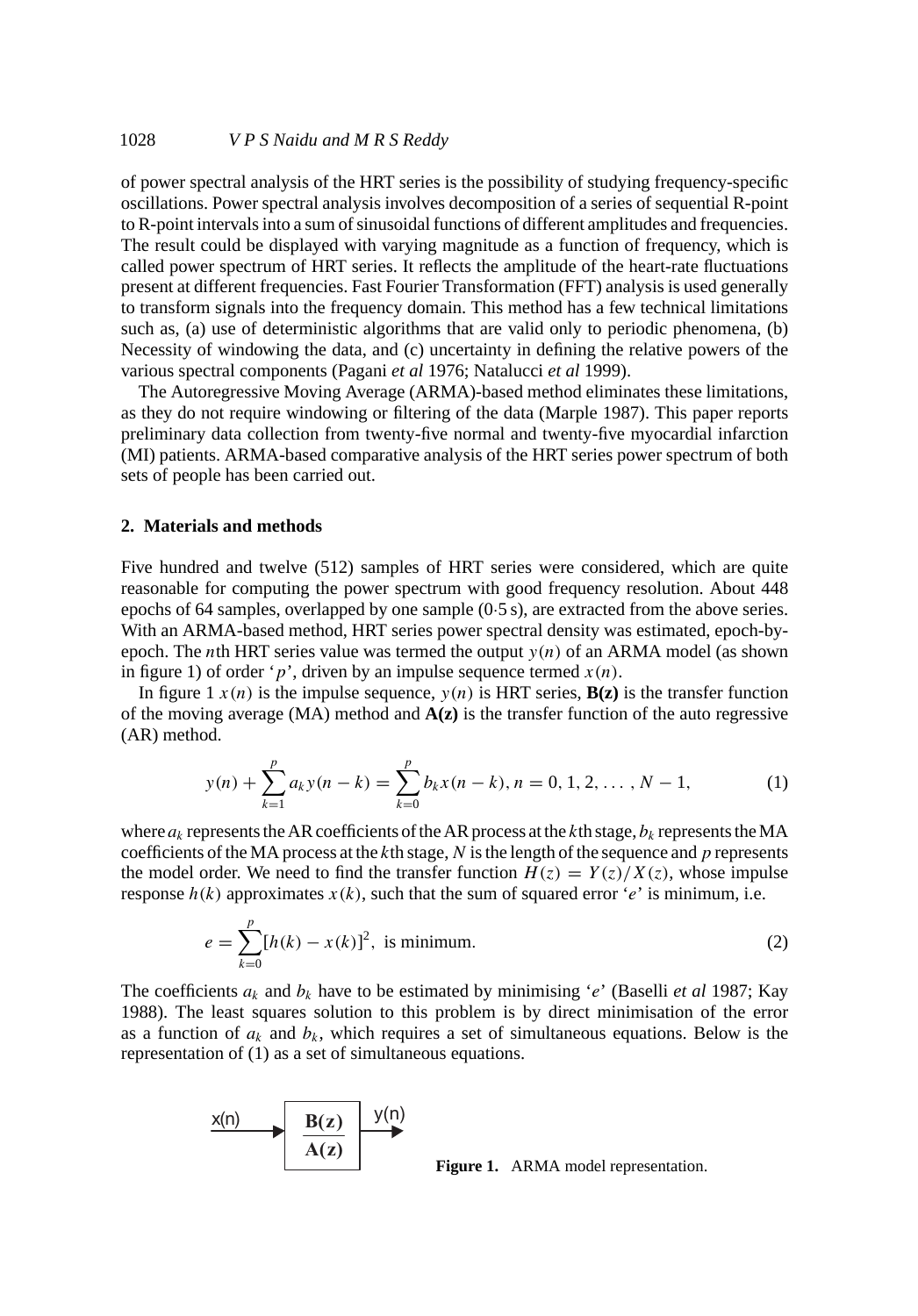*Time-variant power spectral analysis* 1029

$$
y(0) = -a_1y(-1) - a_2y(-2) - \dots + a_py(-p) + b_0x(0)
$$
  
+  $b_1x(-1) + \dots + b_px(-p)$   

$$
y(1) = -a_1y(0) - a_2y(-1) - \dots + a_py(1-p) + b_0x(1)
$$
  
+  $b_1x(0) + \dots + b_px(1-p)$   
...  

$$
y(N-1) = -a_1y(N-2) - a_2y(N-3) - \dots - a_py(N-1-p)
$$
  
+  $b_0x(N-1) + b_1x(N-2) + \dots + b_px(N-1-p)$ . (3)

Equation (3) can also be expressed in matrix notation as

$$
Y = AX,\tag{4}
$$

where **Y** is the output matrix  $(N, 1)$ , **A** is input–output parameter matrix  $(N, 2p + 1)$  and **X** is the ARMA parameter (coefficients  $a_k$ ,  $b_k$ ) matrix (2p + 1, 1). Its matrix representation is shown below.

| y(0)<br>y(1)<br>y(2)          | $y(-1)$<br>y(0)<br>y(1) | $v(-2)$<br>$y(-1)$<br>y(0) | $\sim$<br>$\ddotsc$<br>$\ddotsc$ | $y(-p)$<br>$y(1-p)$<br>$y(2-p)$ | x(0)<br>x(1)<br>x(2) | $x(-1)$<br>x(0)<br>x(1) | $\cdot$ .<br>$\cdot$ $\cdot$ | $x(1-p)$<br>$x(2-p)$                                                                                                               | $-a_1$<br>$-a2$          |
|-------------------------------|-------------------------|----------------------------|----------------------------------|---------------------------------|----------------------|-------------------------|------------------------------|------------------------------------------------------------------------------------------------------------------------------------|--------------------------|
|                               |                         | ٠<br>$\cdot$               |                                  |                                 |                      |                         |                              |                                                                                                                                    | $-a_p$<br>b <sub>1</sub> |
| $y(N-2)$<br>$\Box y(N-1)\Box$ |                         |                            |                                  |                                 |                      |                         |                              | $y(N-3)$ $y(N-4)$ $y(N-2-p)$ $x(N-2)$ $x(N-3)$ $x(N-2-p)$<br>$\bigcup y(N-2)$ $y(N-3)$ . $y(N-1-p)$ $x(N-1)$ $x(N-2)$ . $x(N-1-p)$ | $\cdot$                  |

For solving the matrix  $Y = AX$ , there are a larger number of equations than of unknown parameters, which is called an over-determined system. In this case, let us define an error signal:

$$
e = \mathbf{Y} - \mathbf{A}\mathbf{X}.\tag{5}
$$

Minimizing the squared norm of e, i.e. find **X** to minimize  $e^T e$ , to obtain the solution. The matrix denoted  $e^{T}$  is transpose of the matrix e,

$$
e^T e = (Y - AX)^T (Y - AX) = (Y^T Y - X^T A^T Y - Y^T A X + X^T A^T A X).
$$
 (6)

The terms  $X^T A^T Y$  and  $Y^T A X$  are scalars with equal magnitudes. The vector indicated as  $X<sup>T</sup>$  is the transpose of the vector X. To minimise the above equation (6), differentiate both

the sides with respect to  $X^T$  and equate to zero.<br>  $\frac{\partial}{\partial X^T} (e^T e) = (-A^T Y + A^T A X) = 0$ , hence, it can be written as  $A^T Y = A^T A X$ , From the  $\frac{\partial X^T}{\partial X^T}$  (b) above equation, the unknown vector X (ARMA parameters) can be computed as

$$
X = (A^T A)^{-1} A^T Y. \tag{7}
$$

The above equation is known as the least squares solution for an over-determined set of linear equations. The term  $(A^T A)^{-1} A^T$  is named the pseudo inverse operator (Naidu *et al*).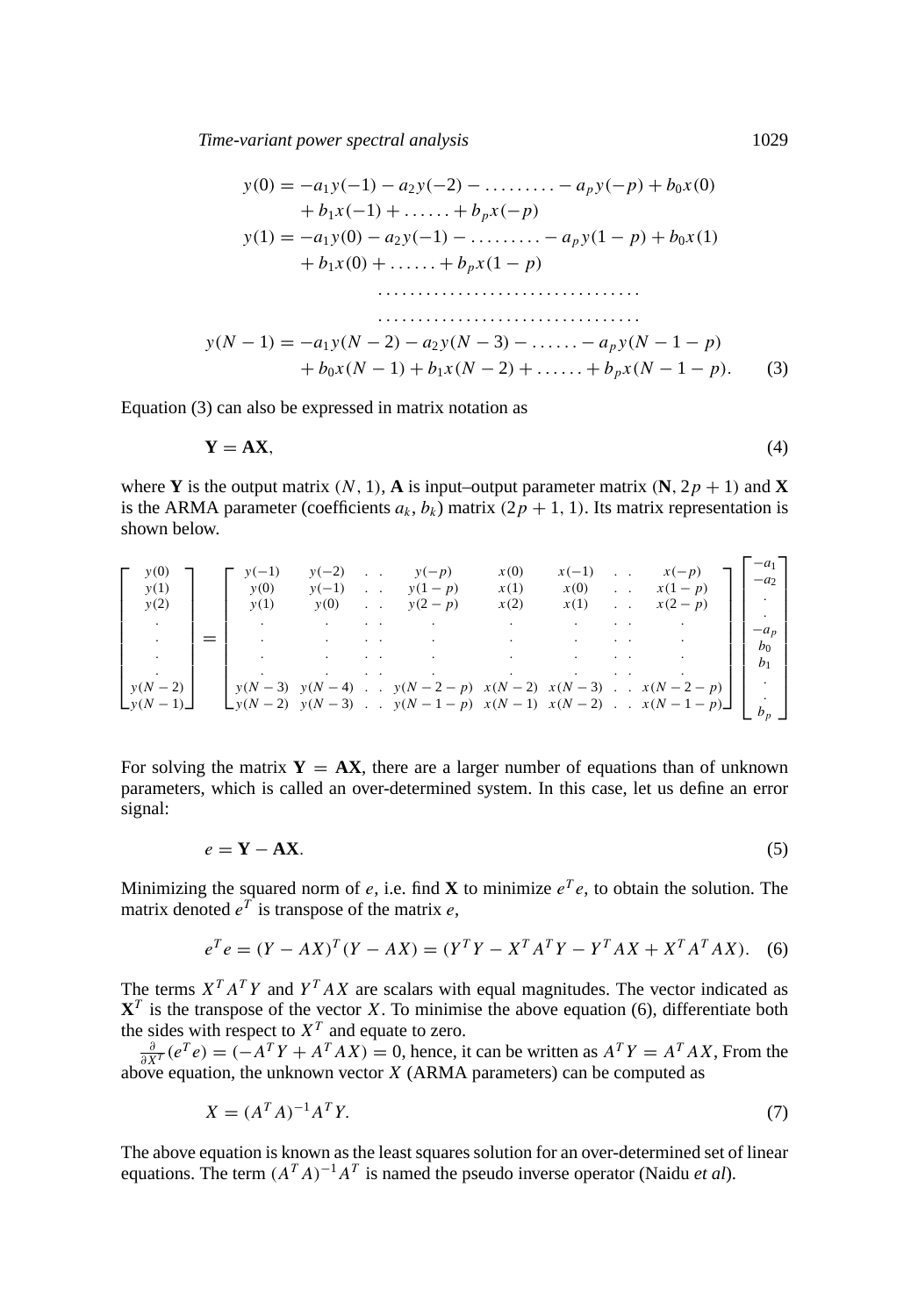#### 1030 *V P S Naidu andMRS Reddy*

The HRT series is assumed to be stationary within each epoch. The order of the model ' $p'$ ' is chosen as ten, which is a reasonable average value to discriminate the main frequency components accurately (Pina *et al* 1992; Natalucci *et al* 1999). Power spectral density estimation, PSD  $(f)$  was obtained from the relation:

$$
\text{PSD}(f) = t \left| \sum_{k=0}^{p} b_k e^{-i2 \Pi f k t} \right|^2 / \left| 1 + \sum_{k=0}^{p} a_k e^{-i2 \Pi f k t} \right|^2, \tag{8}
$$

where 't' is the inverse of the sampling frequency  $f_s$  (2 Hz) (Baselli *et al* 1987; Kay 1988). In the spectral analysis, the two ranges of frequencies of interest, 0·05–0·15 Hz (low frequency band) and 0·18–0·4 Hz (high frequency band), correspond to the sympathetic and parasympathetic activities respectively (Naidu *et al* 1999). The power concentrated in the LF (PLF) and HF (PHF) bands are estimated by integrating the above power spectrum. The peak power in the LF (PPLF) and HF (PPHF) bands and the total power ( $TP = PLF + PHF$ ) are also estimated. Similarly, the percentage power distribution in LF (%PLF =  $PLF * 100(TP)$  and HF (%PHF  $=$  PHF  $* 100$ /TP) bands are computed.

#### **3. Results and discussion**

#### 3.1 *Simulation*

The performance of the above technique was verified using simulated signals. A model was designed for generation of simulated HRT series signal as shown in figure 2. Two simulated signals were generated in such a way that sympathetic activity was greater  $(A > B)$  in the first simulation signal  $sp(n)$  and parasympathetic activity was greater  $(A < B)$  in the second simulation signal ' $psp(n)$ ', where A and B are amplitudes of sinusoidal signals. The simulated signals are shown in figure 3.

These simulated signals were obtained from the following functions.

$$
sp(n) = 0.8 + 0.125 \sin(2\pi f_l n / fs) + 0.0625 \sin(2\pi f_h n / fs) + w(n), \qquad (9)
$$

$$
psp(n) = 0.8 + 0.0625 \sin(2\Pi f_l n / fs) + 0.125 \sin(2\Pi f_h / fs) + w(n), \qquad (10)
$$

where,  $w(n)$  is the white noise added to the sinusoids in order to obtain a broad-band signal, constant 0.8 is added since the usual duration of the cardiac cycle is around 800ms,  $f_l$  is stable LF component ( $f_l = 0.1$  Hz),  $f_h$  is stable HF component ( $f_h = 0.3$  Hz) and sampling frequency  $f_s$  was selected as  $2 \text{ Hz}$  ( $f_s = 2 \text{ Hz}$ ), since the maximum frequency of interest in HRT series is around 0·5 Hz. Power spectrums were computed for the above two simulated signals. The overlaid realisation spectrum of heart-rate time series signal is shown in figure 4.



**Figure 2.** Design model for generation of simulated HRT series.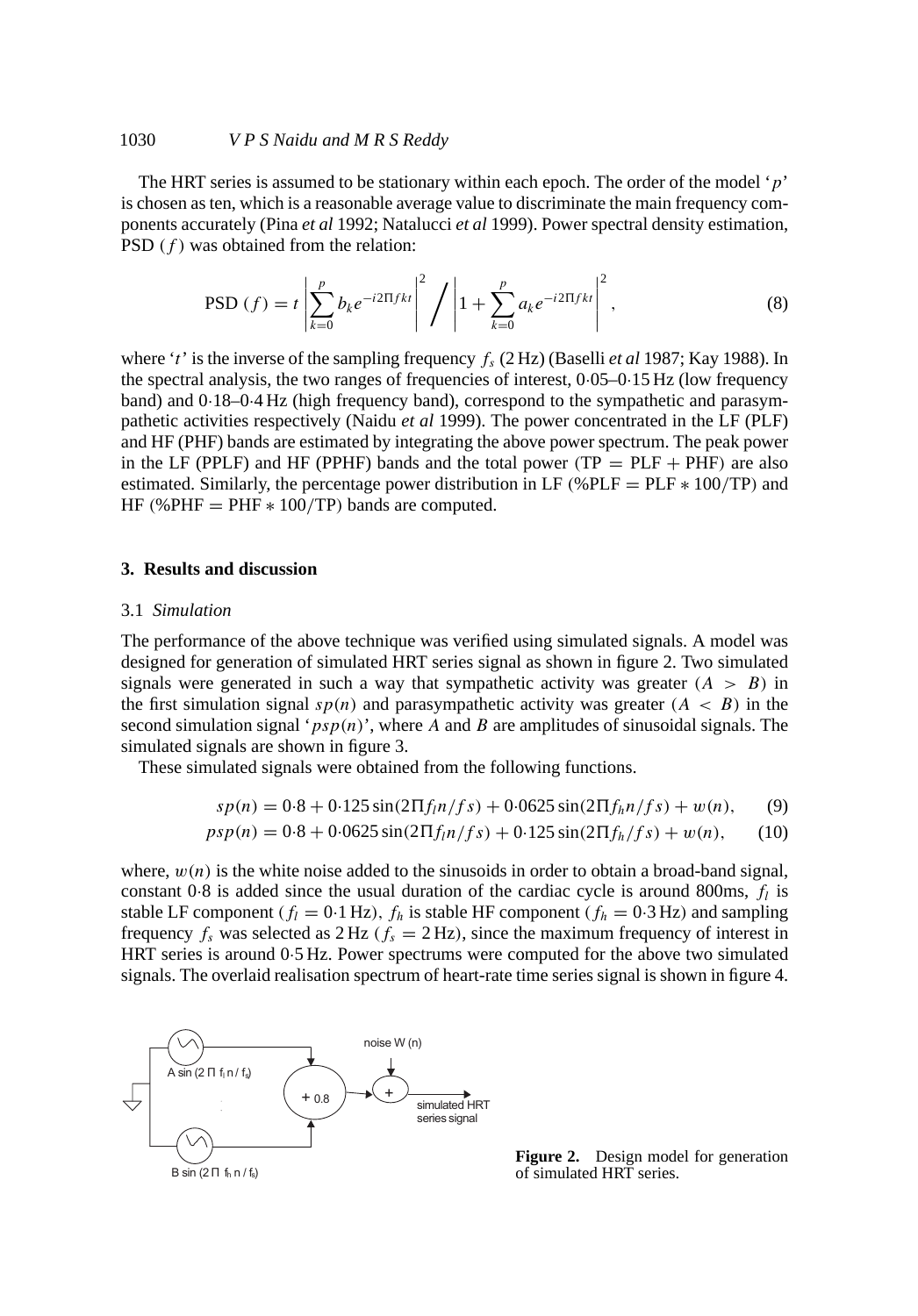

**Figure 3.** The simulated signals  $sp(n)$  (a) and  $psp(n)$  (b) respectively.

The three-dimensional view of heart-rate time series signal spectrum is shown in figure 5. The average of realisation of heart-rate time series signal spectrum is shown in figure 6. The parameters PLF, PPF, TP, PPLF and PPHF are extrapolated from the above spectrum. It is observed from the  $sp(n)$  signal that PLF is greater than PHF and PPLF is greater than PPHF, and vice versa in the case of the  $psp(n)$  signal.

#### 3.2 *Experimental data collection*

Lead II surface ECG of twenty-five healthy subjects (15 males, 10 female) aged between 20 and 60 years, sixteen acute anterior wall MI patients (13 males, 3 female) aged between 50 and 70 years and nine acute inferior wall MI patients (7 males, 2 female) aged between 48 and 72 years for a duration of eight minutes were recorded at a sampling rate of 500 Hz with 12-bit resolution using an ADC card. Steps involved in the heart-rate time series analysis are indicated in figure 7. The output of the ECG acquisition system was given to an analog to digital conversion (ADC) card, to generate a digital data of 12-bit resolution and stored in the



**Figure 4.** Overlaid realisation of  $sp(n)$  (a) and  $psp(n)$  (b) spectrum respectively.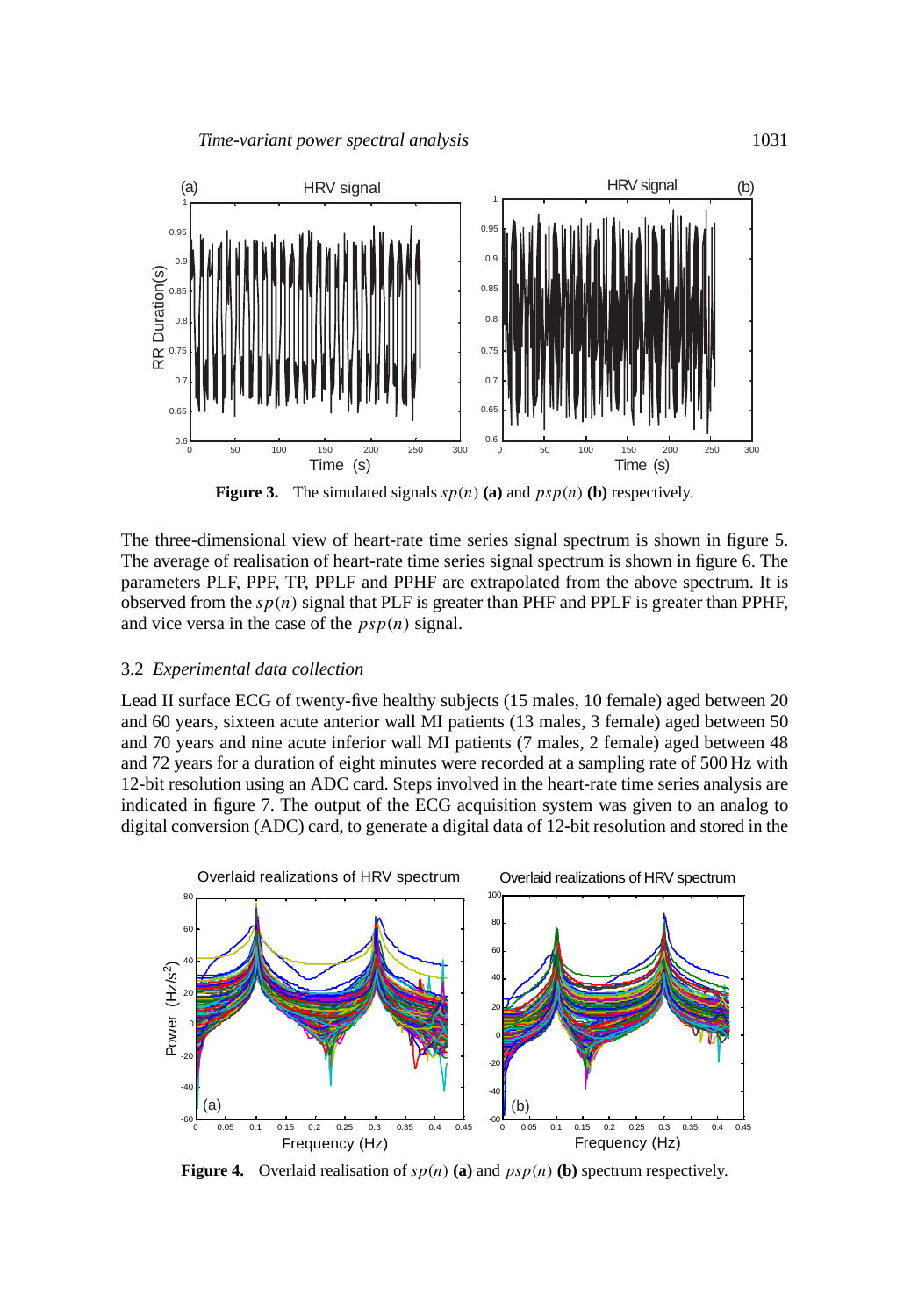

**Figure 5.** Three-dimensional view of  $sp(n)$  (a) and  $psp(n)$  (b) spectrums respectively.



**Figure 6.** Average of realisation of  $sp(n)$  (a) and  $psp(n)$  (b) spectrum respectively.



**Figure 7.** Steps involved in HRT series analysis.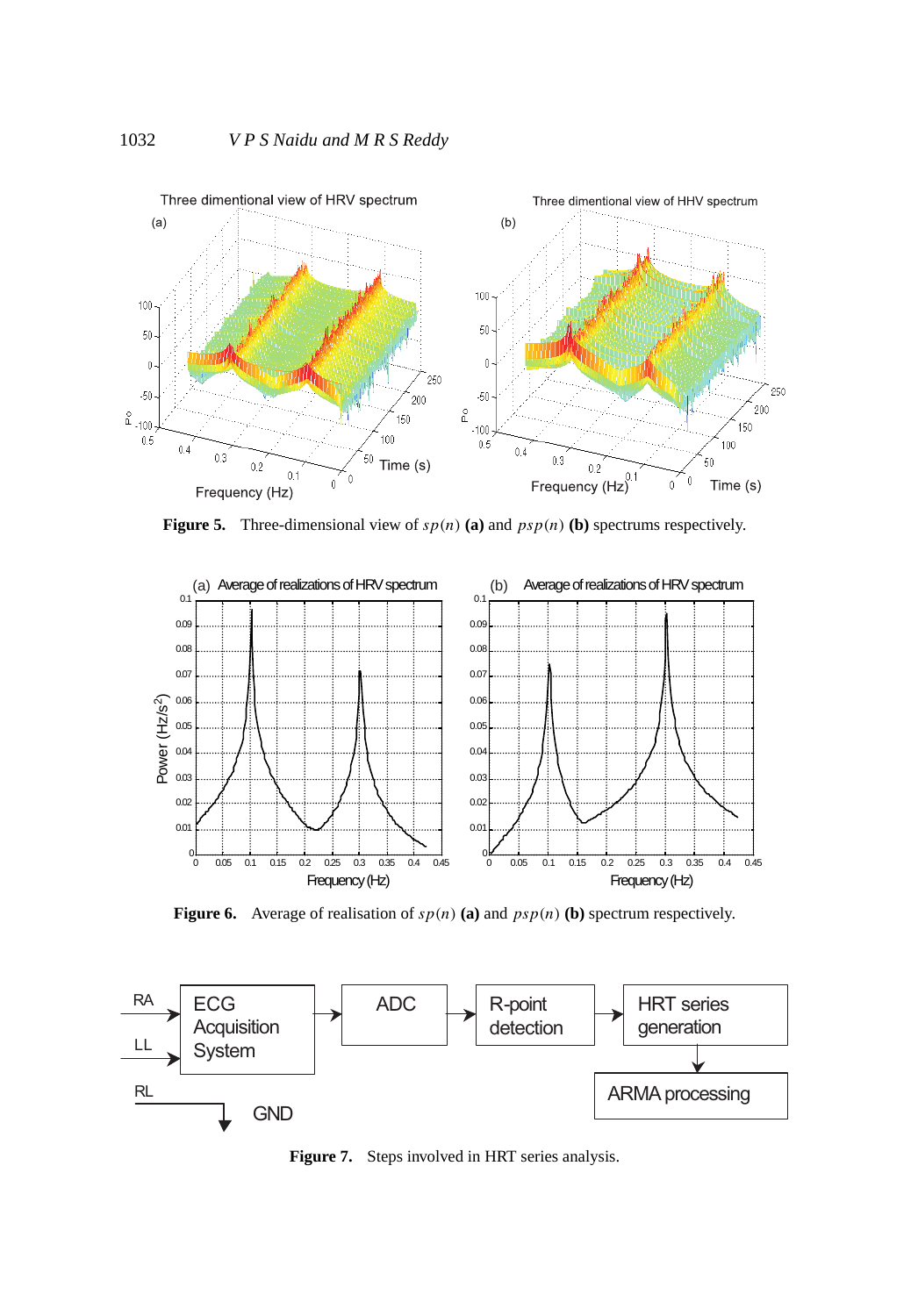

**Figure 8.** Heart-rate time series of control **(a)** and MI patient **(b)**.

PC memory simultaneously. R-points were detected from the acquired surface ECG (Naidu *et al* 2000). The HRT series was generated from the detected R-points (Naidu *et al* 1999) and subjected to ARMA processing.

The heart-rate time series signals of a normal person (control) and an MI patient are shown in figure 8 and overlaid realisation of heart-rate time series signal spectrum is shown in figure 9. Spikes are observed at LF and HF regions. A three-dimensional view of the heart-rate time series spectrum is shown in figure 10 and the average of realisation of heart-rate time series signal spectrum is shown in figure 11.

The parameters PRLH, PPRLH, TP, %PLF and %PHF are estimated from the above averaged spectrum. It is observed that more power is concentrated in the LF region in case of MI patient and vice versa in case of healthy subjects. The statistical results are showed in table 1.



**Figure 9.** Overlaid realisation spectrum of control **(a)** and MI patient **(b)**.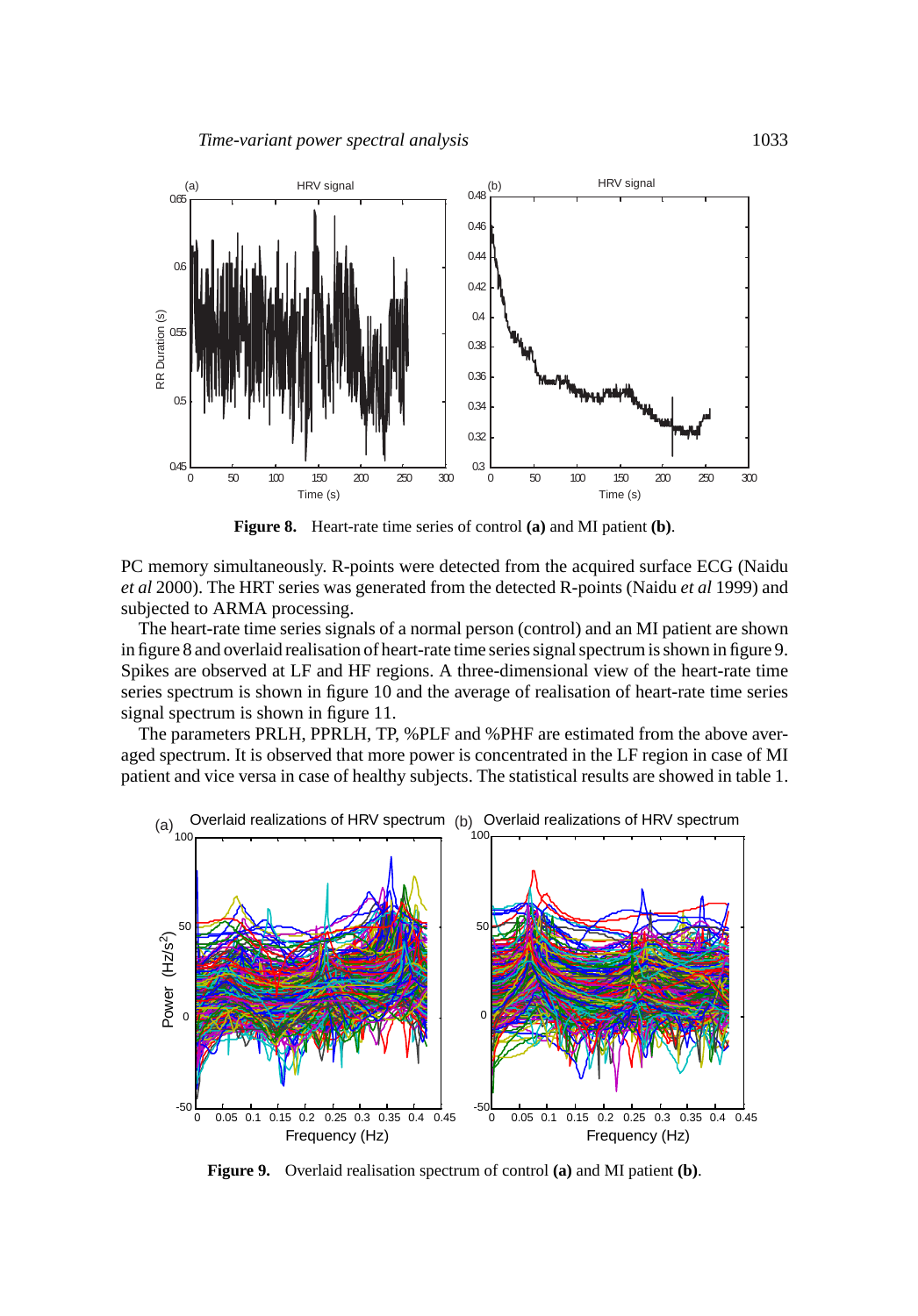

**Figure 10.** Three-dimensional view of the spectrum in control **(a)** and MI patient **(b)**.



**Figure 11.** Average realisation of the spectrum in control **(a)** and MI patient **(b)**.

| Subject                                   | <b>PRLH</b>     | PPRLH   | TP                                                                                      | $%$ PLF | $%$ PHF |
|-------------------------------------------|-----------------|---------|-----------------------------------------------------------------------------------------|---------|---------|
|                                           |                 |         |                                                                                         |         |         |
| Control $(N = 25)$                        |                 |         | $0.859 \pm 0.162$ $0.859 \pm 0.287$ $0.073 \pm 0.006$ $46.06 \pm 5.67$ $53.94 \pm 5.67$ |         |         |
| Acute anterior MI<br>patient ( $N = 16$ ) |                 |         | $1.536 \pm 0.388$ $1.715 \pm 0.541$ $0.072 \pm 0.005$ $59.69 \pm 6.12$ $40.31 \pm 6.12$ |         |         |
| Acute inferior MI<br>patient $(N = 9)$    | $0.737 + 0.156$ |         | $0.78 \pm 0.168$ $0.069 \pm 0.005$ $41.98 \pm 5.44$ $58.02 \pm 5.44$                    |         |         |
| P value                                   | < 0.005         | < 0.005 | 0.62                                                                                    | < 0.005 | < 0.005 |

**Table 1.** Statistical results.